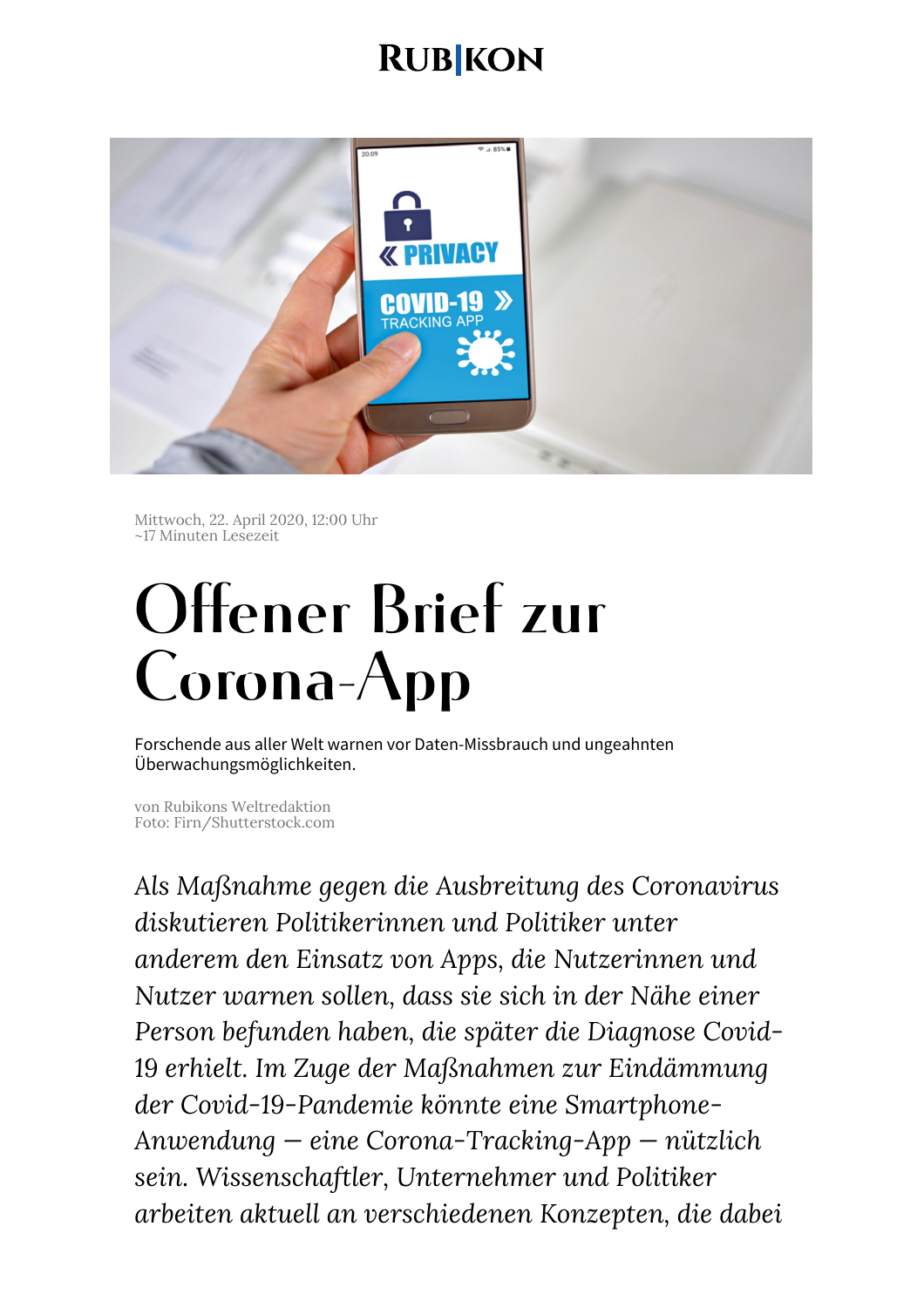*helfen sollen, Kontakte zu infizierten Menschen mithilfe der Anwendung sichtbar zu machen. In einem offenen Brief warnen internationale Wissenschaftlerinnen und Wissenschaftler nun vor Missbrauch.*

#### **Dabei kann im Wesentlichen zwischen zwei Ansätzen**

unterschieden werden: einem zentralen Ansatz, bei dem alle Daten zu den Interaktionen auf einem einzigen Server gespeichert und im Falle einer Infektion an die Betroffenen automatisch verschickt würden, und einem dezentralen Ansatz, bei dem die Daten verteilt gespeichert werden und nur manuell von den Usern abgerufen werden können.

In einem offenen Brief appellieren nun Forscherinnen und Forscher aus aller Welt, unter ihnen auch zahlreiche Mitglieder des *Horst-Görtz-Instituts* für IT-Sicherheit der RUB, für einen verantwortungsbewussten Umgang mit den Rechten auf Privatsphäre und Datenschutz aller User innerhalb des Entwicklungsprozesses einer solchen App.

"Wir sind besorgt, dass einige Lösungen für die Krise in schleichenden Prozessen zu Systemen führen könnten, die eine beispiellose Überwachung der Gesellschaft ermöglichen würden", erklären die Unterzeichnenden in ihrem Statement vom 19. April 2020. Sie weisen dafür auf eine dezentrale Vorgehensweise zur Umsetzung hin und plädieren für eine Bluetooth-basierte Lösung, die Datenschutz- und Privatsphäre-Bestimmungen einhält.

## **"Es ist von entscheidender Bedeutung, dass wir, um aus der gegenwärtigen Krise herauszukommen, kein**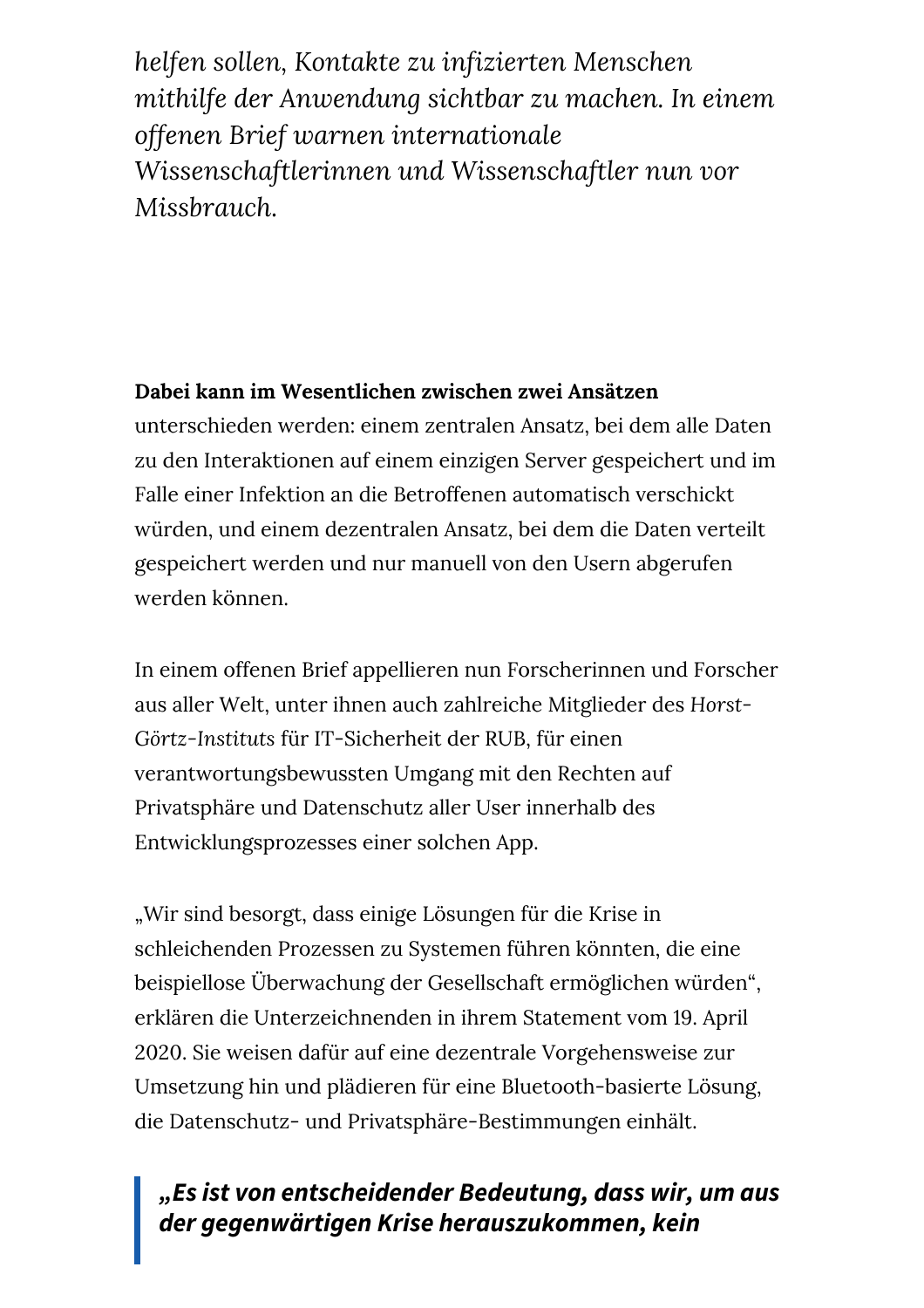**Instrument schaffen, das eine groß angelegte Datenerhebung über die Bevölkerung ermöglicht, weder jetzt noch zu einem späteren Zeitpunkt" , heißt es in dem offenen Brief.**

# **Empfehlungen der Unterzeichnenden**

Um dies zu gewährleisten, geben die Forschenden dezidierte Empfehlungen aus. So soll eine Corona-Tracking-App nur im Rahmen von gesundheitsfördernden Maßnahmen genutzt werden können, das Sammeln weiterer User-Daten soll mit dem System nicht möglich sein. Außerdem soll die Entwicklung transparent vollzogen werden: "Die Protokolle und ihre Implementierungen, einschließlich aller von Unternehmen bereitgestellten Teilkomponenten, müssen zur öffentlichen Analyse verfügbar sein. Die verarbeiteten Daten und ob, wie, wo und wofür sie gelagert werden, müssen eindeutig dokumentiert werden", fordern die Wissenschaftler und Wissenschaftlerinnen. Zudem sollte immer die privatsphärefreundlichste Option gewählt werden, falls verschiedene Möglichkeiten zur Implementierung einer bestimmten Komponente oder Funktionalität von der App existieren würde.

Ein wesentliches Merkmal zur Nutzung solcher Apps nennen die Unterzeichnenden in ihrem Appell zuletzt:

**Der Einsatz einer solchen App soll immer nur auf freiwilliger Basis und mit der ausdrücklichen Zustimmung des Nutzers oder der Nutzerin erfolgen. Die Anwendung solle so konzipiert sein, dass sie nach der Krise deinstalliert und die gesammelten Daten vollständig gelöscht werden können.**

# **Originaltext des öffentlichen Briefes**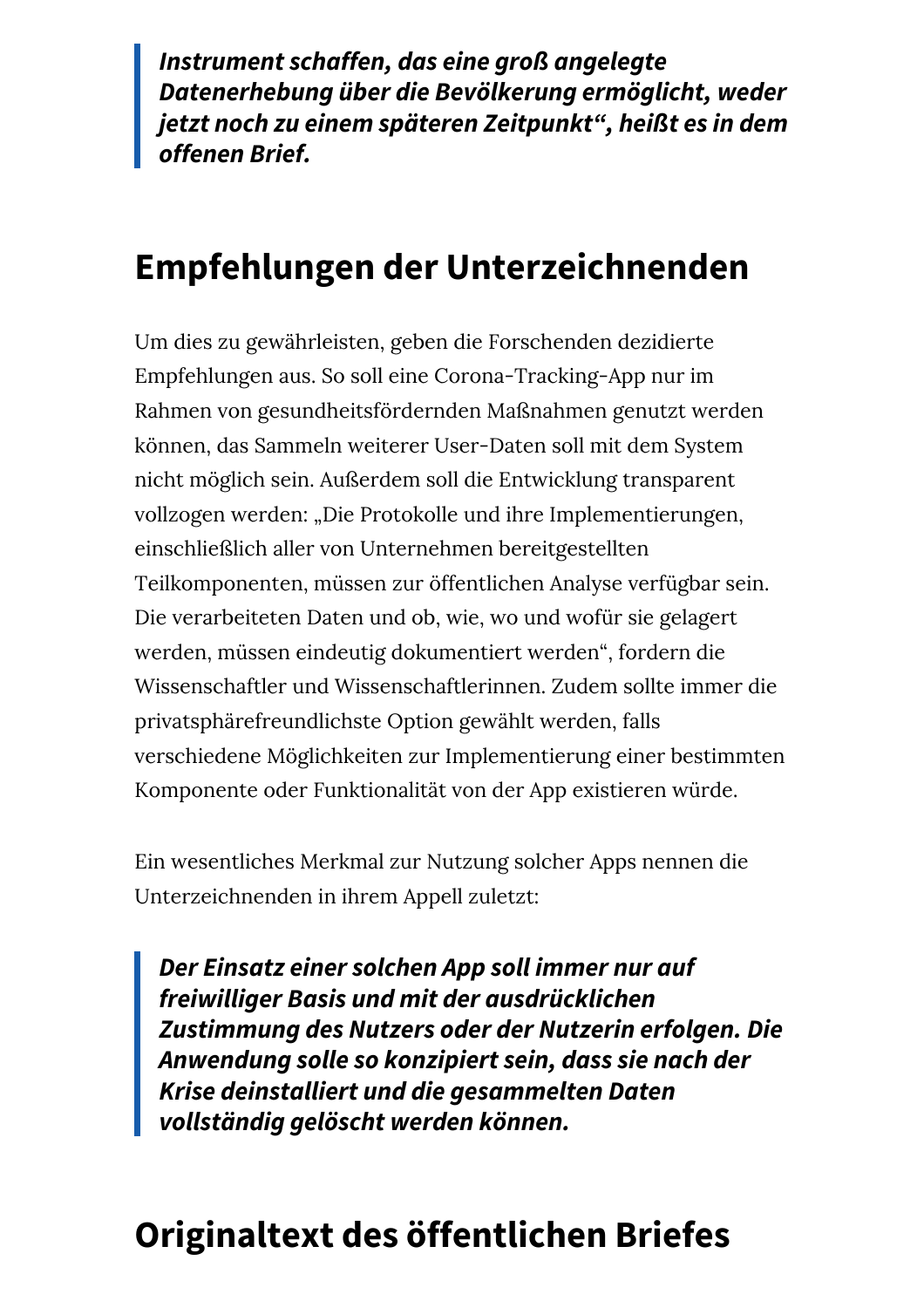# **auf Englisch**

**Joint Statement on Contact Tracing: Date 19th April 2020** [\(https://drive.google.com/file/d/1OQg2dxPu-x-](https://drive.google.com/file/d/1OQg2dxPu-x-RZzETlpV3lFa259Nrpk1J/view)RZzETlpV3lFa259Nrpk1J/view)

The undersigned represent scientists and researchers from across the globe. The current Covid-19 crisis is unprecedented and we need innovative ways of coming out of the current lockdowns. However, we are concerned that some "solutions" to the crisis may, via mission creep, result in systems which would allow unprecedented surveillance of society at large. Contact tracing is a well-understood tool to tackle epidemics, and has traditionally been done manually. However, manual contact tracing is time-consuming and is limited to people who can be identified.

In some situations, so-called "contact tracing Apps" on peoples' smartphones may improve the effectiveness of the manual contact tracing technique. These Apps would allow the persons with whom an infected person had physical interaction to be notified, thus enabling them to go into quarantine. The Apps would work by using Bluetooth or geolocation data present in smartphones. Though the effectiveness of contact tracing Apps is controversial, we need to ensure that those implemented preserve the privacy of their users, thus safeguarding against many other issues, noting that such Apps can otherwise be repurposed to enable unwarranted discrimination and surveillance.

Research has demonstrated that solutions based on sharing geolocation (i.e., GPS) to discover contacts lack sufficient accuracy and also carry privacy risks because the GPS data is sent to a centralized location. For this reason, Bluetooth-based solutions for automated contact tracing are strongly preferred when available. Some of the Bluetooth-based proposals respect the individual's right to privacy, whilst others would enable (via mission creep) a form of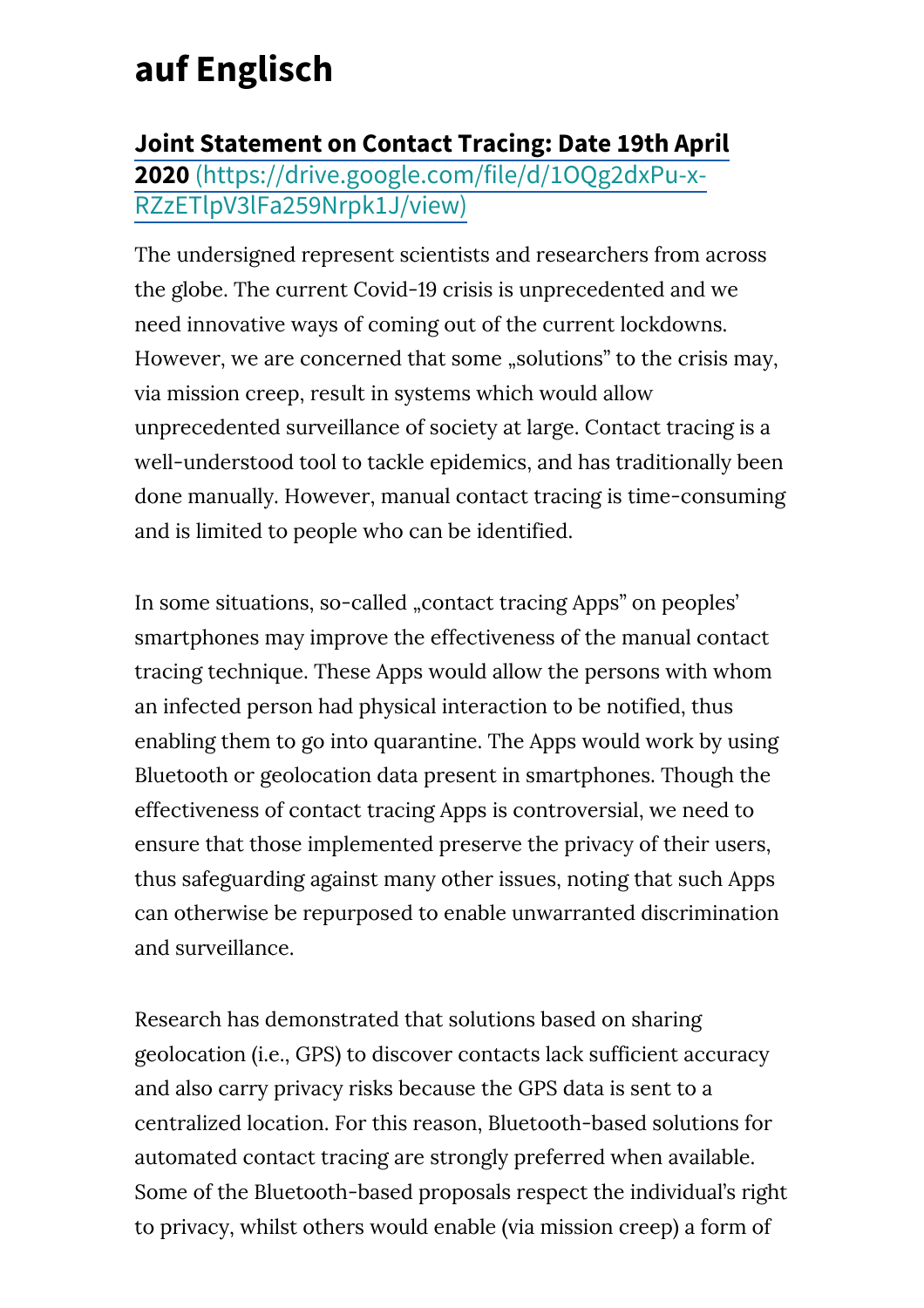government or private sector surveillance that would catastrophically hamper trust in and acceptance of such an application by society at large. It is crucial that citizens trust the applications in order to produce sufficient uptake to make a difference in tackling the crisis. It is vital that, in coming out of the current crisis, we do not create a tool that enables large scale data collection on the population, either now or at a later time.

Thus, solutions which allow reconstructing invasive information about the population should be rejected without further discussion. Such information can include the "social graph" of who someone has physically met over a period of time.

With access to the social graph, a bad actor (state, private sector, or hacker) could spy on citizens' real-world activities. Some countries are seeking to build systems which could enable them to access and process this social graph. On the other hand, highly decentralized systems have no distinct entity that can learn anything about the social graph.

In such systems, matching between users who have the disease and those who do not is performed on the non-infected users' phones as anonymously as possible, whilst information about non-infected users is not revealed at all.

To aid the development of contact tracing without a centrally controlled database that holds private information on individuals, Google and Apple are developing infrastructure to enable the required Bluetooth operations in a privacy protective manner. Teams building the privacy protective schemes fully support this effort as it simplifies – and thus speeds up – the ability to develop such Apps.

We applaud this initiative and caution against collecting private information on users. Some who seek to build centralized systems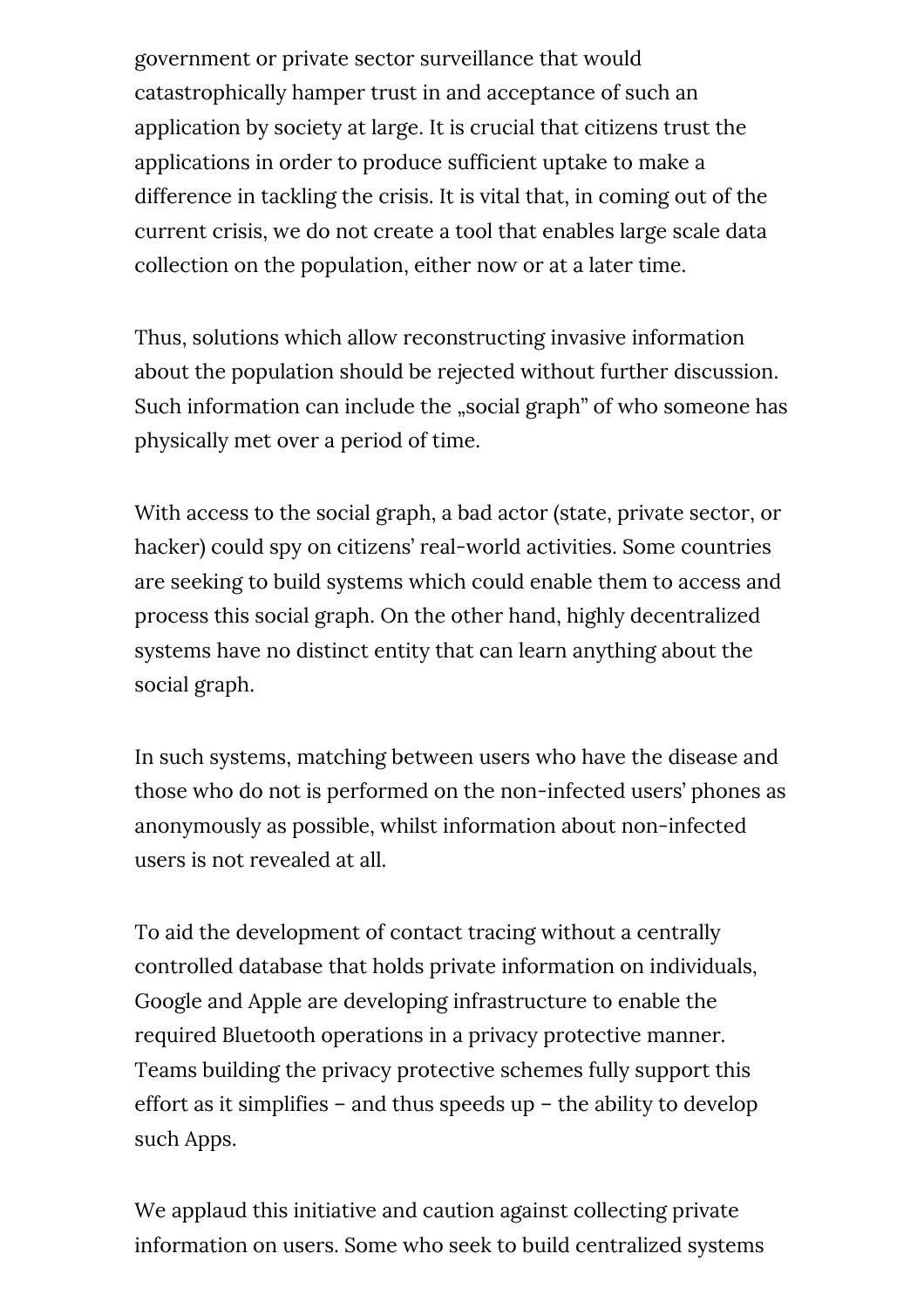are pressuring Google and Apple to open up their systems to enable them to capture more data. It is worth noting that the European Parliament on April 17th gave their support to the decentralized approach, pointing out by overwhelming majority "that [...] the generated data are not to be stored in centralised databases, which are prone to potential risk of abuse and loss of trust and may endanger uptake throughout the Union" and demanding "that all storage of data be decentralised".

There are a number of proposals for contact tracing methods which respect users' privacy, many of which are being actively investigated for deployment by different countries. We urge all countries to rely only on systems that are subject to public scrutiny and that are privacy preserving by design (instead of there being an expectation that they will be managed by a trustworthy party), as a means to ensure that the citizen's data protection rights are upheld.

The following principles should be at least adopted going forward: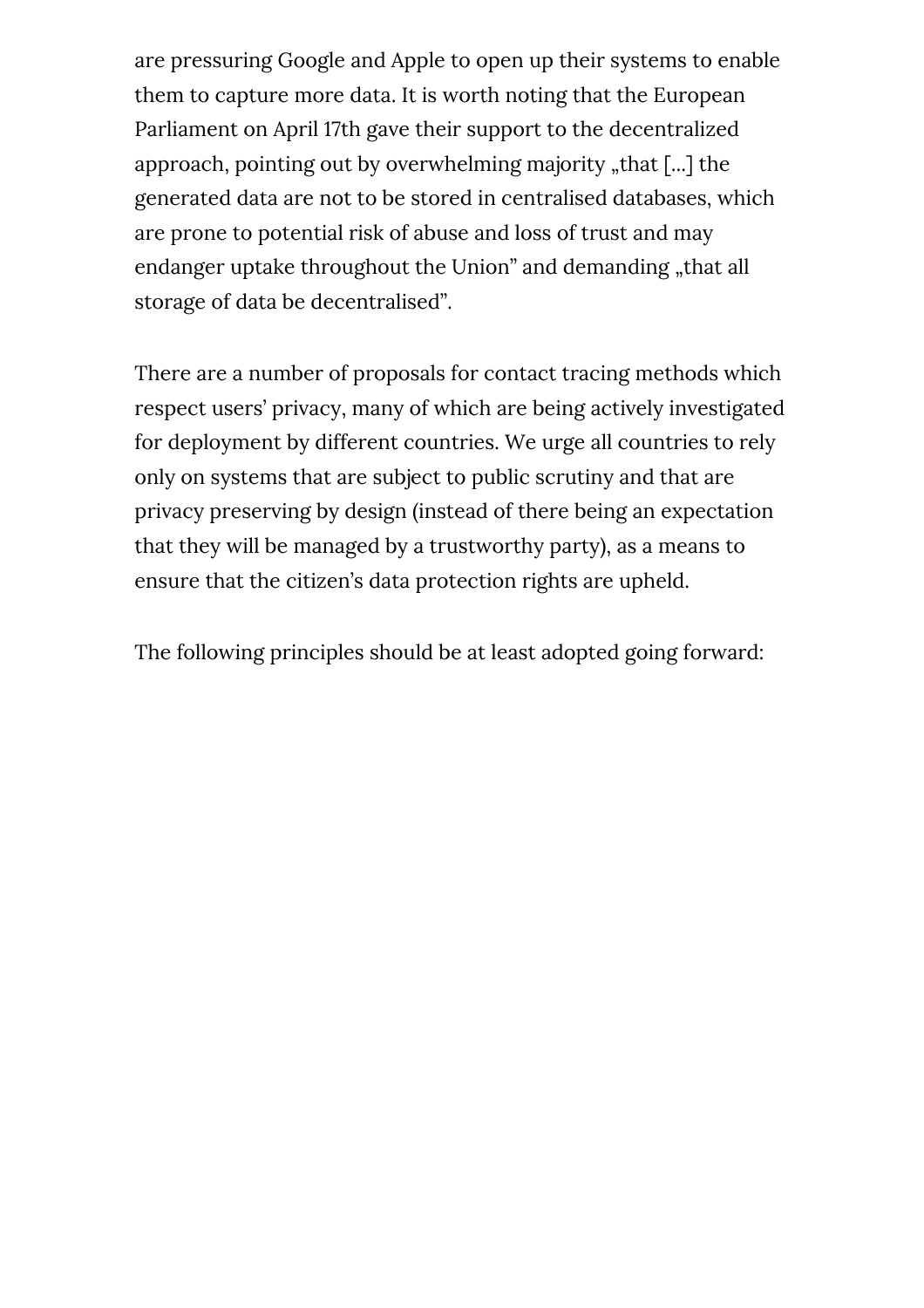- Contact tracing Apps must only be used to support public health measures for the containment of Covid-19. The system must not be capable of collecting, processing, or transmitting any more data than what is necessary to achieve this purpose.
- Any considered solution must be fully transparent. The protocols and their implementations, including any sub-components provided by companies, must be available for public analysis. The processed data and if, how, where, and for how long they are stored must be documented unambiguously. Such data collected should be minimal for the given purpose.
- When multiple possible options to implement a certain component or functionality of the app exist, then the most privacy-preserving option must be chosen. Deviations from this principle are only permissible if this is necessary to achieve the purpose of the app more effectively, and must be clearly justified with sunset provisions.
- The use of contact tracing Apps and the systems that support them must be voluntary, used with the explicit consent of the user and the systems must be designed to be able to be switched off, and all data deleted, when the current crisis is over.

# **Die Unterzeichnenden**

# **Australia**

Prof. Dali Kaafar (Macquarie University), Prof. Vanessa Teague (Thinking Cybersecurity and Australian National University), Dr. Yuval Yarom (The University of Adelaide and Data61)

# **Austria**

Prof. Daniel Gruss (Graz University of Technology), Prof. Christian Rechberger (Graz University of Technology)

# **Belgium**

Prof. Mireille Hildebrandt (VU Brussels), Prof. Serge Gutwirth (VU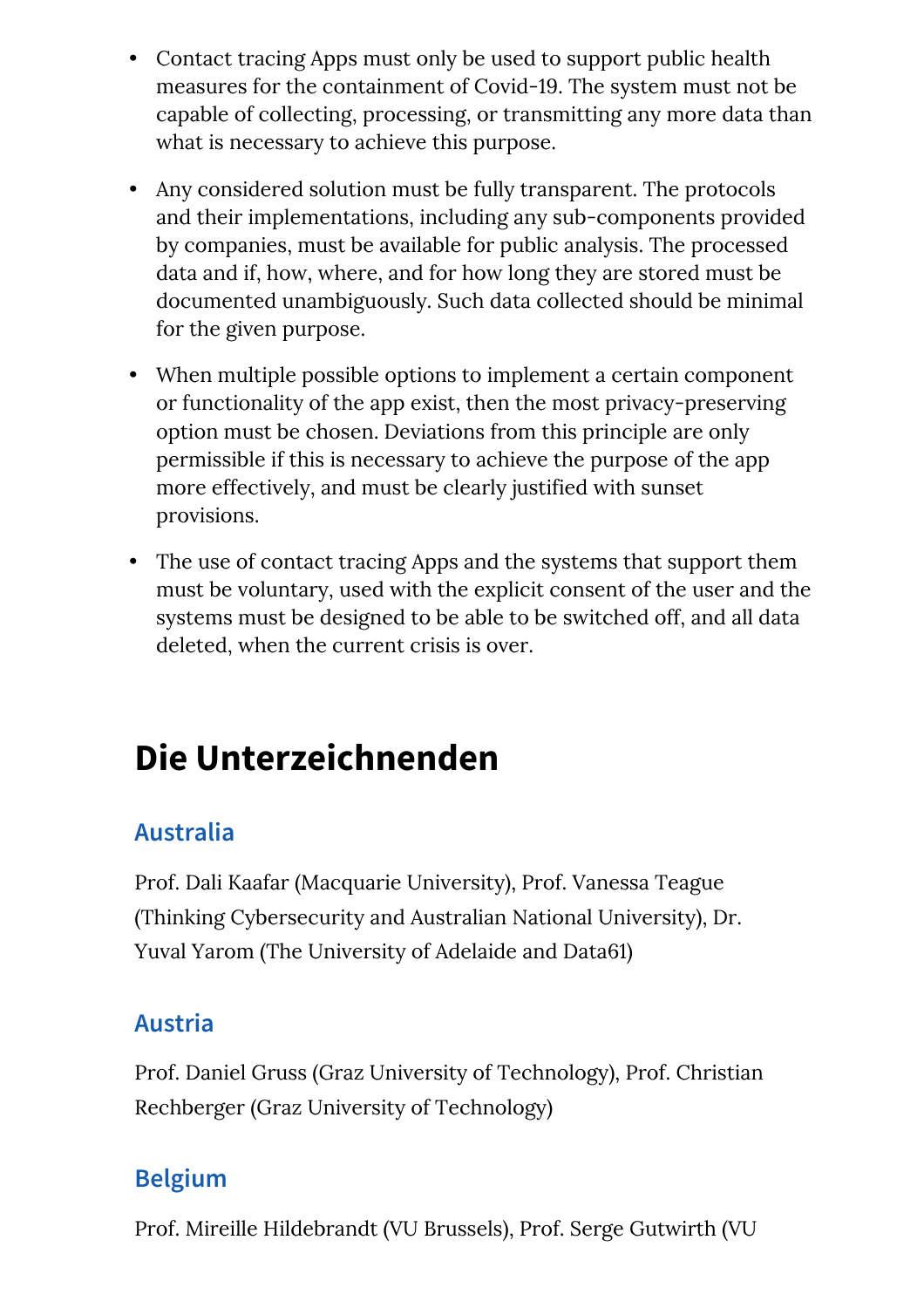Brussels), Prof. Wouter Joosen (KU Leuven), Prof. Nele Mentens (KU Leuven), Prof. Bart De Moor (KU Leuven Fellow IEEE and SIAM), Prof. Yves Moreau (KU Leuven Fellow ISCB), Prof. Olivier Pereira (UC Louvain), Prof. Frank Piessens (KU Leuven), Prof. Bart Preneel (KU Leuven Fellow IACR), Prof. Jean-Jacques Quisquater (UCLouvain Fellow IACR, Member of Belgium Royal Academy), Prof. Nigel Smart (KU Leuven Fellow IACR), Prof. François-Xavier (Standaert UC Louvain), Prof. Joos Vandewalle (KU Leuven Fellow IEEE, IET, Eurasip, Member Royal Academy of Belgium and Academia Europaea), Prof. Ingrid Verbauwhede (KU Leuven Fellow IEEE and Royal Academy of Belgium), Prof. Frederik Vercauteren (KU Leuven), Dr. Mathias Vermeulen (VU Brussels)

#### **Brazil**

Prof. Mário S. Alvim (Universidade Federal de Minas Gerais)

# **Canada**

Prof. Vijay Ganesh (University of Waterloo), Prof. Ian Goldberg (University of Waterloo), Prof. Sergey Gorbunov (University of Waterloo), Prof. Xi He (University of Waterloo), Prof. Florian Kerschbaum (University of Waterloo), Prof. Marc-Olivier Killijian (Université du Québec à Montréal), Prof. Ali José Mashtizadeh (University of Waterloo), Prof. Alfred Menezes (University of Waterloo), Prof. Bessma Momani (University of Waterloo), Prof. Michele Mosca (University of Waterloo), Prof. Paul van Oorschot (Carleton University Fellow ACM, IEEE and Royal Soc. Canada), Prof. Douglas Stebila (University of Waterloo), Prof. Charles Taylor (McGill University)

# **Denmark**

Prof. Ivan Damgård (Aarhus University Fellow IACR), Prof. Claudio Orlandi (Aarhus University)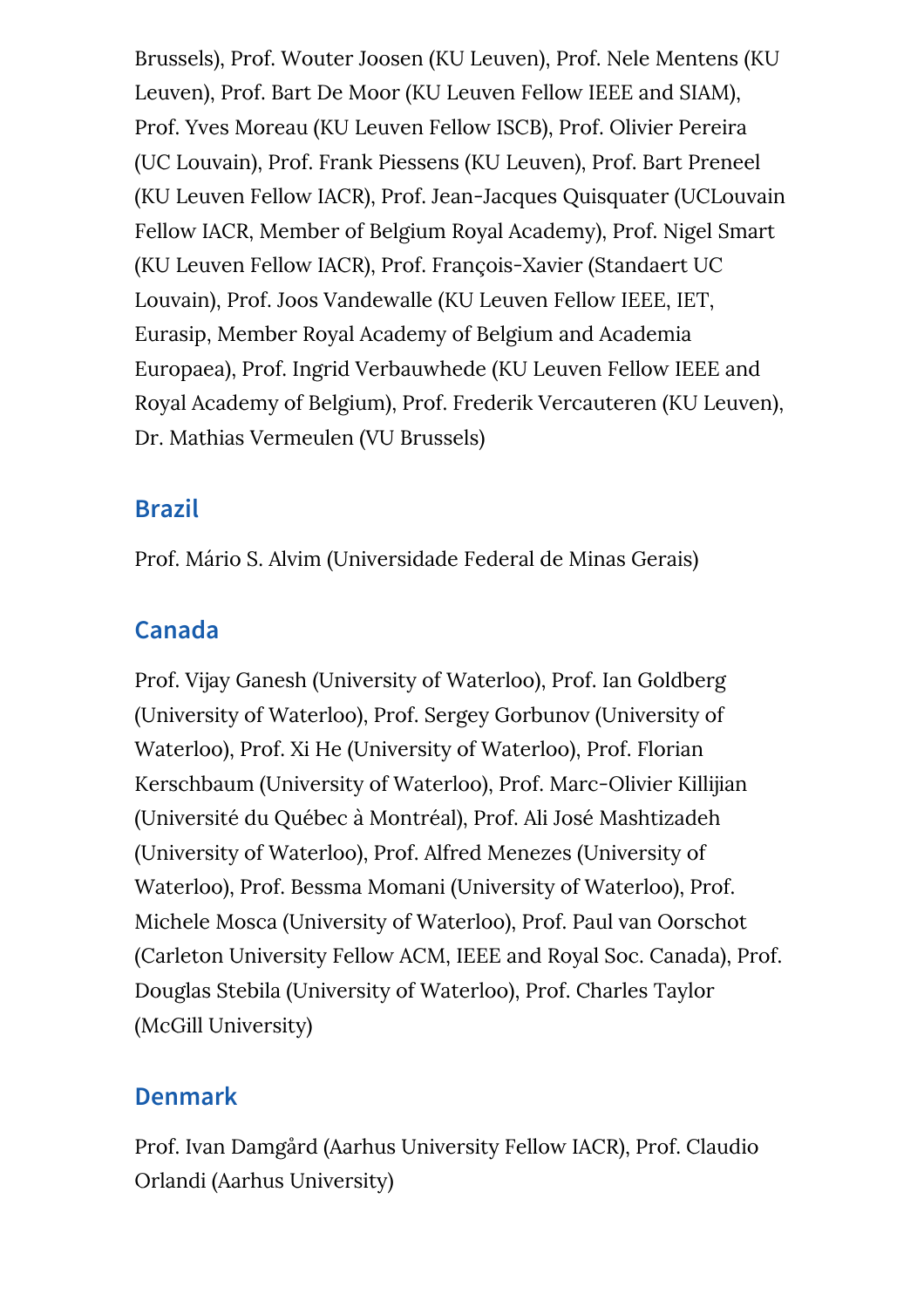#### **Estonia**

Dr. Dan Bogdanov (Cybernetica)

#### **Finland**

Prof. Chris Brzuska (Aalto University)

#### **France**

Prof. Davide Balzarotti (EURECOM), Prof. Karim Belabas (University of Bordeaux), Dr. Olivier Blazy (University of Limoges), Dr. Jean-François Couchot (University of Franche-Comté), Prof. Aurélien Francillon (EURECOM), Prof. Nadia El Mrabet (HDR Mines Saint-Etienne), Dr. Rémi Géraud-Stewart (CentraleSupélec), Prof. Jean-Gabriel Ganascia (Sorbonne University Fellow EURAI), Prof. Louis Goubin (University of Versailles St-Quentin-en-Yvelines), Prof. Stefan Haar (INRIA (Mexico Team)), Prof. David Kohel (Aix-Marseille University), Dr. Pascal Lafourcade (University Clermont Auvergne), Dr. Benoît Libert (ENS Lyon and CNRS), Prof. David Naccache (ENS Paris), Prof. Melek Önen (EURECOM), Dr. Pascal Paillier (Zama), Prof. Benjamin Nguyen (INSA Centre Val de Loire), Prof. Michaël Quisquater (University of Versailles), Prof. Damien Stehlé (ENS Lyon), Prof. Jacques Stern (ENS Paris Fellow IACR), Prof. Massimiliano Todisco (EURECOM)

#### **Germany**

Prof. Michael Backes (CISPA Helmholtz Center for Information Security Fellow IEEE), Prof. Eric Bodden (Heinz Nixdorf Institute at Paderborn University & Fraunhofer IEM), Prof. Georg Borges (Saarland University), Dr. Sven Bugiel (CISPA Helmholtz Center for Information Security), Prof. Stefan Brunthaler (Universität der Bundeswehr München), Prof. Cas Cremers (CISPA Helmholtz Center for Information Security), Dr. Jean Paul Degabriele (TU Darmstadt), Dr. Alexander Dix (European Academy for Freedom of Information and Data Protection), Prof. Christian Djeffal (TU München), Prof.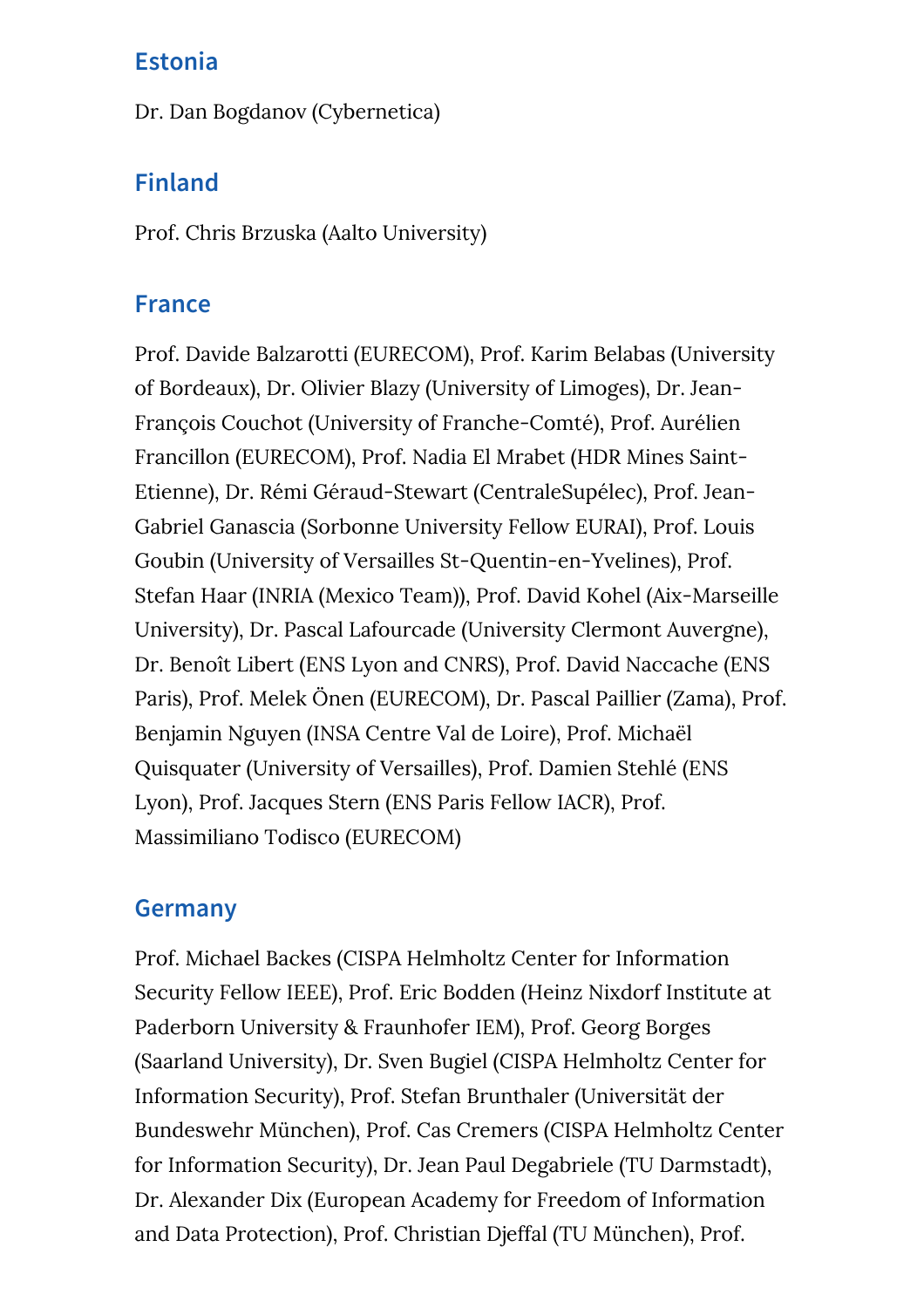Hannes Federrath (University of Hamburg President of German Computer Society), Prof. Bernd Finkbeiner (CISPA Helmholtz Center for Information Security), Dr. Michael Friedewald (Fraunhofer ISI), Prof. Mario Fritz (CISPA Helmholtz Center for Information Security), Prof. Sascha Fahl (Leibniz University Hannover), Prof. Nils Fleischhacker (Ruhr-Universität Bochum), Prof. Dominik Herrmann (University of Bamberg), Dr. Jeanette Hofmann (Wissenschaftszentrum Berlin für Sozialforschung), Prof. Thorsten Holz (Ruhr-Universität Bochum), Prof. Albert Ingold (Johannes Gutenberg Universität Mainz), Dr. Swen Jacobs (CISPA Helmholtz Center for Information Security), Prof. Tibor Jager (University of Wuppertal), Dr. Ghassan Karame (NEC Laboratories Europe), Dr. Christian Katzenbach (Humboldt Institute for Internet and Society, Berlin), Prof. Eike Kiltz (Ruhr-Universität Bochum), Dr. Dennis-Kenji Kipker (European Academy for Freedom of Information and Data Protection), Prof. Dr. Teresa Koloma Beck (Universität der Bundeswehr München), Dr. Katharina Krombholz (CISPA Helmholtz Center for Information Security), Prof. Dr. Jörn Lamla (Universität Kassel), Prof. Gregor Leander (Ruhr-Universität Bochum), Prof. Anja Lehmann (Hasso-Plattner-Institute and University of Potsdam), Prof. Mira Mezini (TU Darmstadt Member Nat. Acad. of Engineering Sciences), Prof. Patrizia Nanz (University of Potsdam), Prof. Dr. Paul Nolte (Freie Universität Berlin), Prof. Christof Paar (Max Planck Inst. CyberSec. and Privacy Fellow IACR and IEEE), Dr. Sebastian Pape (Goethe University Frankfurt), Dr. Giancarlo Pellegrino (CISPA Helmholtz Center for Information Security), Prof. Dr. Hartmut Pohl (softScheck GmbH), Dr. Tina Pollmann (TU München), Prof. Jörn Müller-Quade (KIT Karlsruhe), Prof. Kai Rannenberg (Goethe University Frankfurt Vice President IFIP), Prof. Steffen Reith (RheinMain University of Applied Sciences), Prof. Elisa Resconi (TU München), Prof. Alexander Roßnagel (University of Kassel), Prof. Ina Schiering (Ostfalia University of Applied Sciences), Prof. Sebastian Schinzel (Münster University of Applied Sciences), Prof. Stefan Schönert (TU München), Prof. Jörg Schwenk (Ruhr University Bochum), Prof. Juraj Somorovsky (Paderborn University), Prof.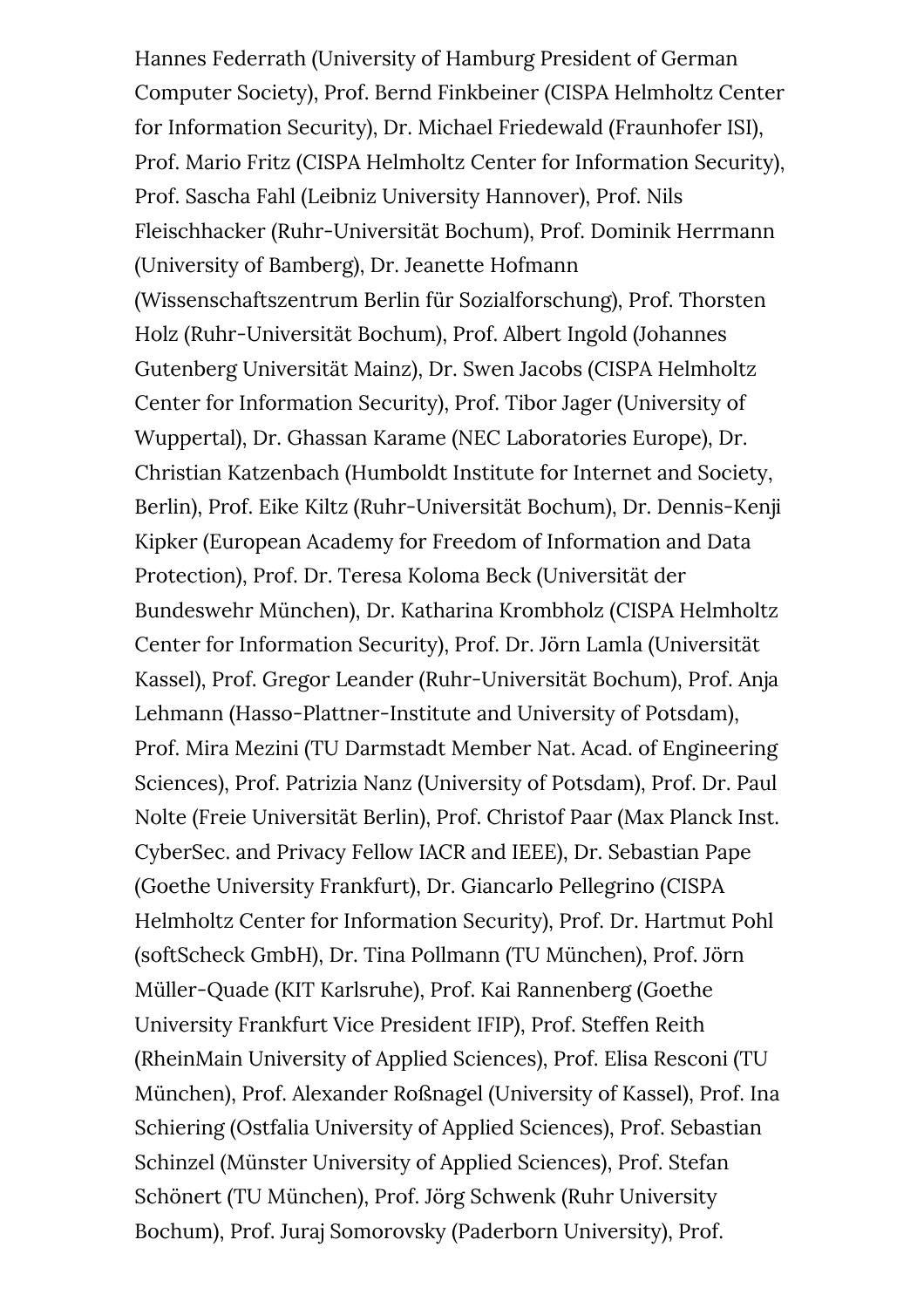Christoph Sorge (Universität des Saarlandes), Dr. Ben Stock (CISPA Helmholtz Center for Information Security), Prof. Thorsten Strufe (KIT Karlsruhe and CeTI TU Dresden), Dr. Nils Ole Tippenhauer (CISPA Helmholtz Center for Information Security), Prof. Jilles Vreeken (CISPA Helmholtz Center for Information Security), Prof. Andreas Zeller (CISPA Helmholtz Center for Information Security Fellow ACM)

## **India**

Prof. Subhamoy Maitra (Indian Statistical Institute), Dr. Mridul Nandi (Indian Statistical Institute), Prof. Manoj Prabhakaran (IIT Bombay), Dr. Somitra Kr. Sanadhya (IIT Ropar), Prof. Sandeep Kumar Shukla (IIT Kanpur Fellow IEEE)

## **Italy**

Prof. Rainer Bauböck (European University Institute, Florence), Prof. Carlo Blundo (Università di Salerno), Prof. Dario Catalano (Università di Catania), Prof. Giovanni Comandé (Scuola Superiore Sant'Anna, Pisa), Prof, Mauro Conti (Università di Padova), Prof. Giuseppe Persiano (Università di Salerno), Prof. Daniele Venturi Sapienza (University of Rome), Prof. Ivan Visconti (University of Salerno)

#### **Israel**

Prof. Katya Assaf (Hebrew University), Prof. Yehuda Lindell (Bar-Ilan University)

#### **Japan**

Prof. Kazuo Sakiyama (UEC Tokyo)

# **Luxembourg**

Prof. Peter Y A Ryan (University of Luxembourg)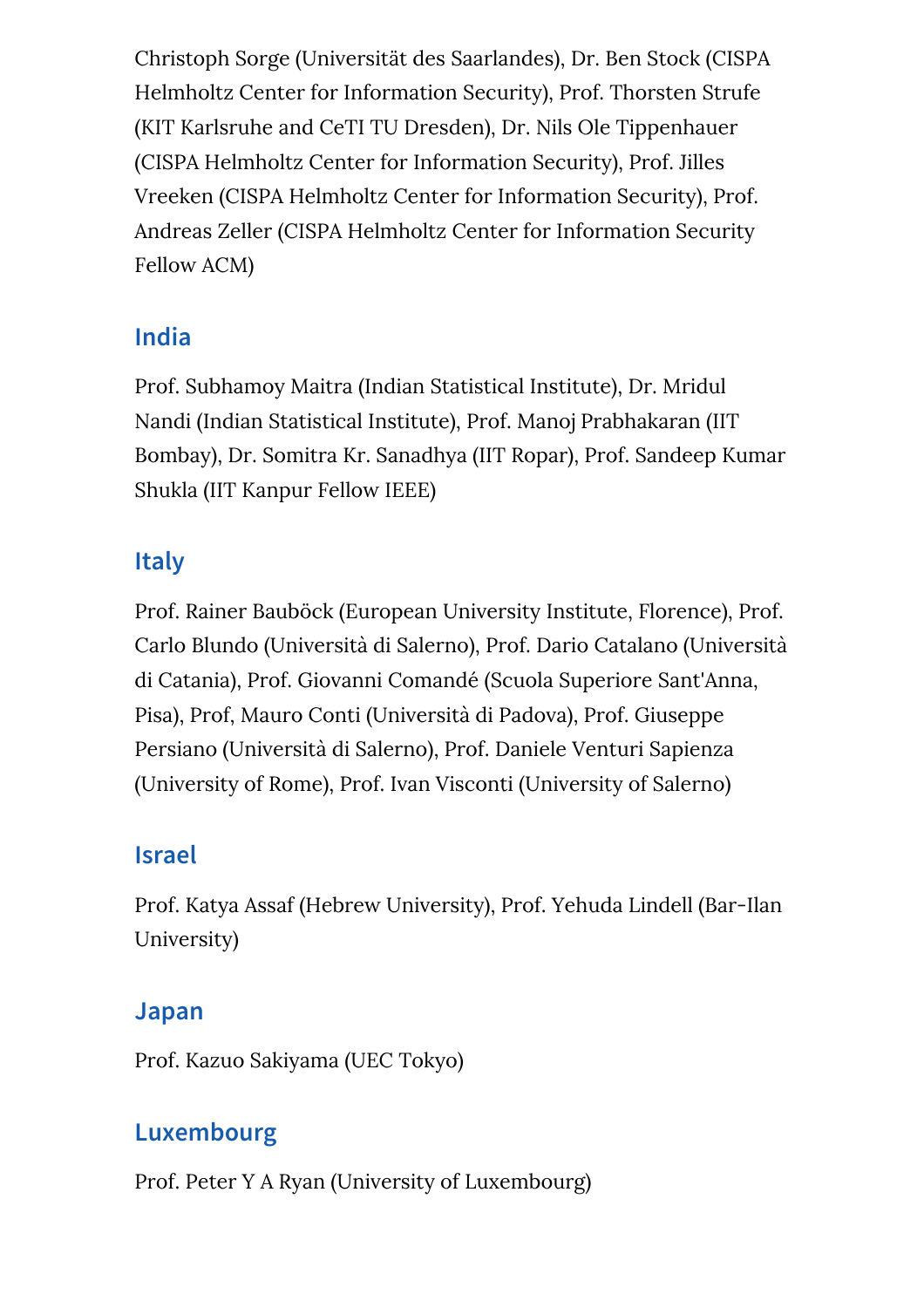## **Portugal**

Prof. Manuel Barbosa (University of Porto and INESC TEC)

## **The Netherlands**

Prof. Lejla Batina (Radboud University), Prof. Peter Boncz (CWI Amsterdam and VU University Amsterdam), Prof. Jos Baeten (CWI Amsterdam and University of Amsterdam), Prof. Ronald Cramer (CWI Amsterdam and Leiden University Fellow IACR), Prof. Joan Daemen (Radboud University), Prof. Arie van Deursen (TU Delft), Prof. Aaron Ding (TU Delft), Dr. Leo Ducas (CWI Amsterdam), Prof. Dr. Michel van Eeten (TU Delft), Prof. Serge Fehr (CWI Amsterdam and Leiden University), Prof. Tobias Fiebig (TU Delft), Prof. Natali Helberger (University of Amsterdam), Prof. Lisa Herzog (University of Groningen), Prof. Marijn Janssen (TU Delft), Prof. Tanja Lange (Eindhoven University of Technology), Prof. Arno R. Lodder (Vrije Universiteit Amsterdam), Prof. Veelasha Moonsamy (Radboud University), Prof. Stefanie Roos (TU Delft), Prof. Peter Schwabe (Radboud University), Dr. Benne de Weger (Eindhoven University of Technology), Dr. Philip Zimmermann (TU Delft)

#### **New Zealand**

Prof. Steven Galbraith (University of Auckland)

#### **Norway**

Prof. Kristian Gjøsteen (NTNU)

#### **Slovenia**

Prof. Marko Holbl (University of Maribor)

## **Spain**

Prof. Manuel Carro (IMDEA Software Institute and Technical University of Madrid), Prof. Ignacio Cascudo (IMDEA Software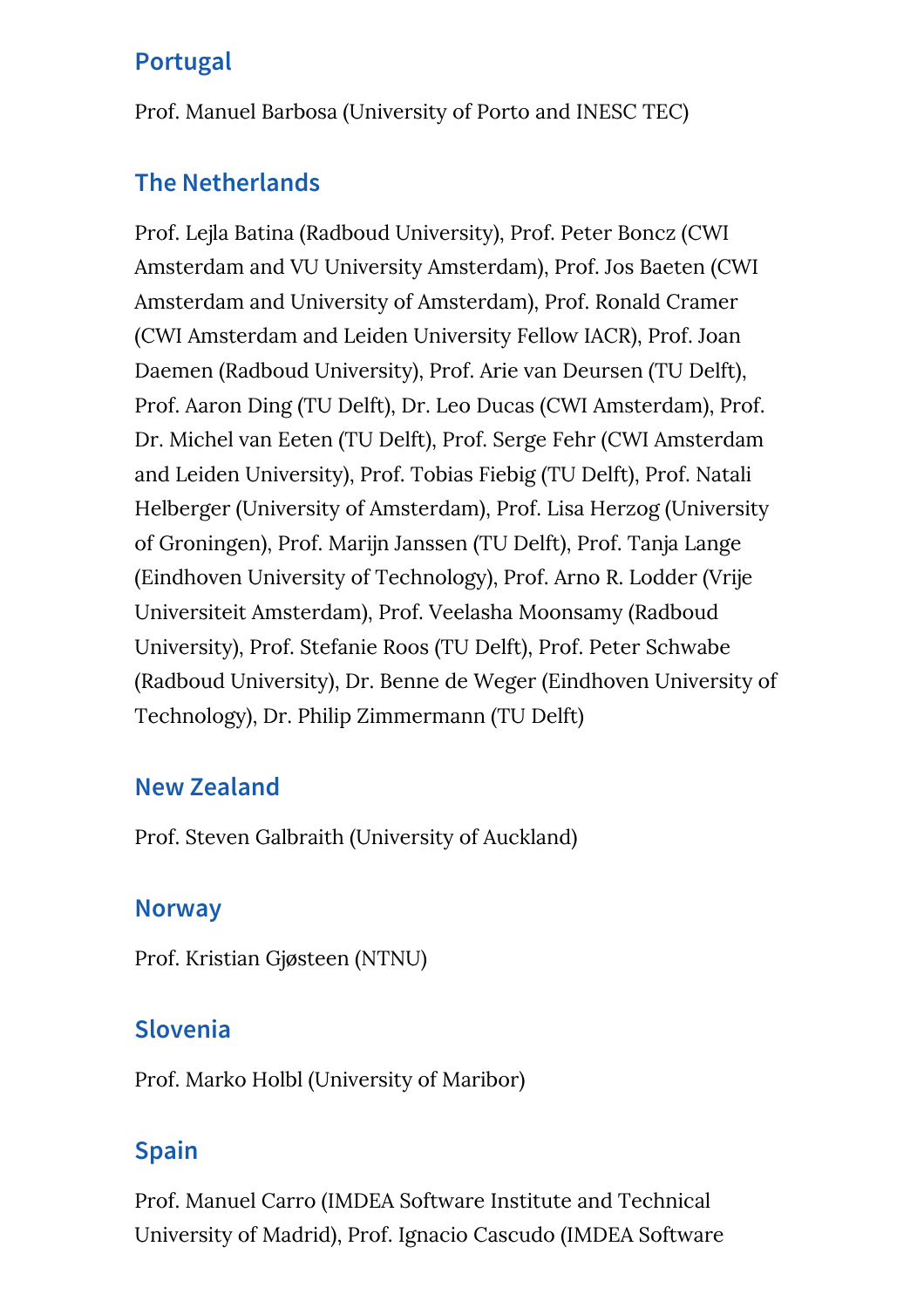Institute), Prof. Dario Fiore (IMDEA Software Institute), Prof. Ramon Lopez de Mantaras (Artificial Intelligence Research Institute Fellow of EurAI), Prof. Juan Tapiador (UC3M), Prof. Narseo Vallina-Rodriguez (IMDEA Networks Institute)

#### **Sweden**

Prof. Rose-Mharie Åhlfeldt (University of Skövde), Dr. Matthias Beckerle (Karlstad University), Prof. Simone Fischer-Hübner (Karlstad University), Dr. Leonardo Martucci (Karlstad University), Mr. Linuys Nordberg (DFRI), Dr. Tobias Pulls (Karlstad University)

# **Switzerland**

Prof. David Basin (ETH Zurich Fellow ACM), Dr. Peter Berlich (ZHAW), Dr. Jan Beutel (ETH Zurich), Prof. Edouard Bugnion (EPFL Fellow ACM), Prof. Christian Cachin (University of Bern Fellow ACM and IEEE), Prof. Srdjan Čapkun (ETH Zurich Fellow ACM), Prof. Bryan Ford (EPFL), Prof. Dennis Hofheinz (ETH Zurich), Prof. Jean-Pierre Hubaux (EPFL Fellow ACM and IEEE), Prof. James Larus (EPFL Fellow ACM), Prof. Ueli Maurer (ETH Zurich Fellow ACM, IACR and IEEE), Prof. Adrian Perrig (ETH Zurich Fellow ACM), Prof. Kenny Paterson (ETH Zurich Fellow IACR), Prof. Mathias Payer (EPFL), Prof. Kaveh Razavi (ETH Zurich), Prof. Marcel Salathé (EPFL), Prof. Carmela Troncoso (EPFL)

# **United Arab Emirates**

Prof. Christina Pöpper (New York University, Abu Dhabi)

# **United Kingdom**

Prof. Martin Albrecht (Royal Holloway, University of London), Dr. Reuben Binns (University of Oxford), Prof. Lorenzo Cavallaro (King's College London), Prof. Liqun Chen (University of Surrey), Prof. Carlos Cid (Royal Holloway, University of London), Dr. Jennifer Cobbe (University of Cambridge), Prof. Jon Crowcroft (University of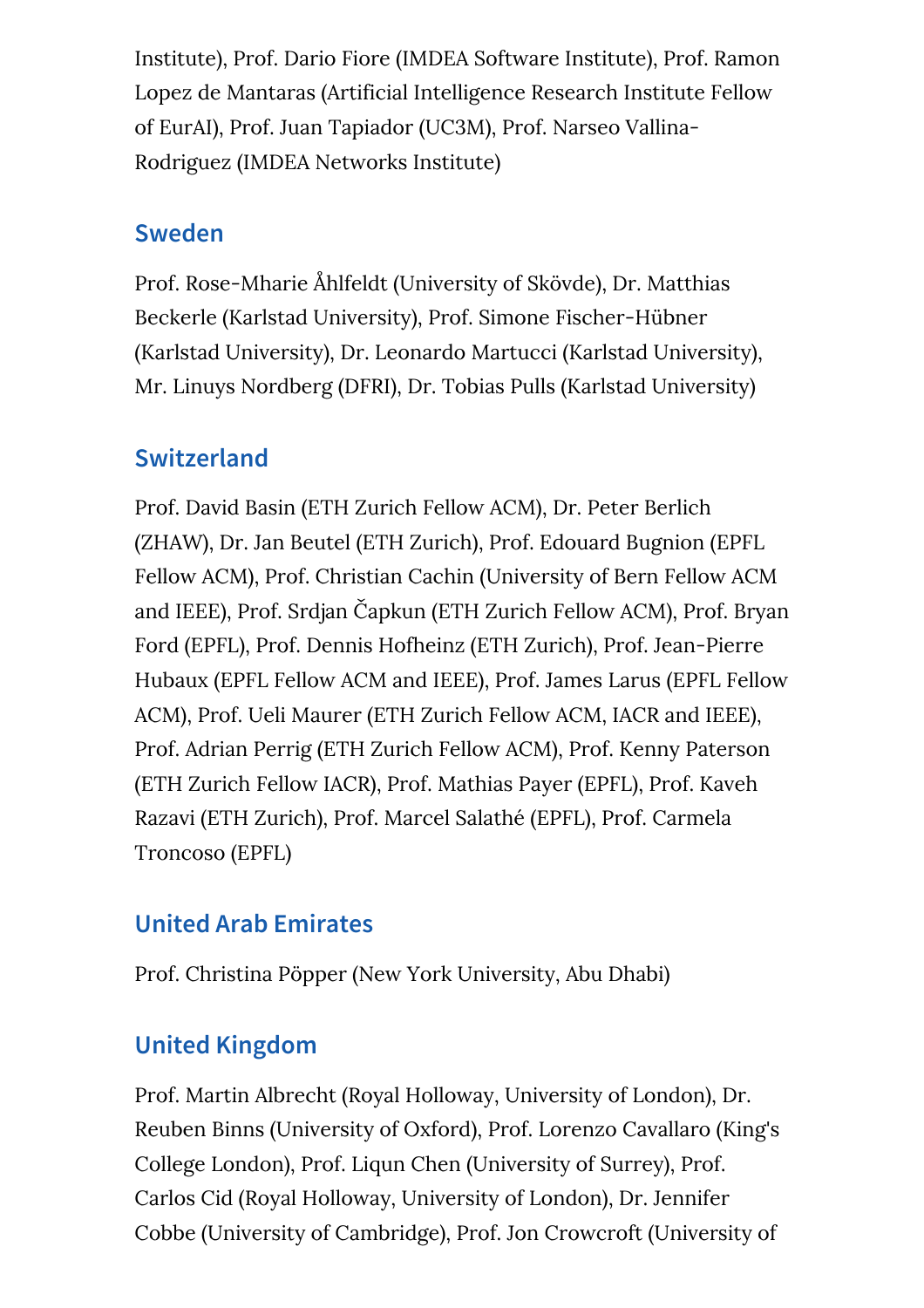Cambridge FRS, FREng Fellow ACM and IEEE), Prof. George Danezis (UCL), Prof. Lilian Edwards (Newcastle University), Prof. Flavio Garcia (University of Birmingham), Dr. Robert Granger (University of Surrey), Dr. Jassim Happa (Royal Holloway, University of London), Dr. Rikke Bjerg Jensen (Royal Holloway, University of London), Dr. Philipp Jovanovic (UCL), Prof. Aggelos Kiayias (University of Edinburgh), Prof. Christopher Marsden (University of Sussex), Prof. Keith Martin (Royal Holloway, University of London), Prof. Ivan Martinovic (University of Oxford), Dr. Tim Muller (University of Nottingham), Dr. Dan Page (University of Bristol), Dr. Elizabeth Quaglia (Royal Holloway, University of London), Prof. Mark D. Ryan (University of Birmingham), Prof. Burkhard Schafer (University of Edinburgh), Prof. Steve Schneider (University of Surrey Fellow IET), Dr. Jat Singh (University of Cambridge), Prof. Max Van Kleek (University of Oxford), Dr. Michael Veale (UCL), Prof. Alan Woodward (University of Surrey Fellow BCS and InstP), Dr. Vassiles Zikas (University of Edinburgh)

#### **United States of America**

Prof. Alessandro Acquisti (Carnegie Mellon University), Dr. Johanna Amann (ICSI), Prof. Adam Bates (Uni. of Illinois at Urbana-Champaign), Prof. Lujo Bauer (Carnegie Mellon University), Prof. Mihir Bellare (UC San Diego Fellow ACM and IACR), Prof. Daniel J. Bernstein (University of Illinois at Chicago), Prof. Matt Blaze (Georgetown University), Prof. Vincent Bindschaedler (University of Florida), Prof. Dan Boneh (Stanford University Fellow ACM, IACR, US Nat. Acad. of Eng.), Prof. Kevin Butler (University of Florida), Prof. Ran Canetti (Boston University Fellow IACR), Deirdre Connolly (Zcash Foundation), Prof. Nicolas Christin (Carnegie Mellon Uni.), Prof. Lorrie Cranor (Carnegie Mellon Uni. Fellow ACM and IEEE), Prof. Anupam Das (North Carolina State Uni.), Prof. Srinivas Devadas (MIT Fellow ACM and IEEE), Prof. Sven Dietrich (City University of New York), Prof. Marten van Dijk (University of Connecticut and CWI), Prof. Jintai Ding (University of Cincinnati), Roger Dingledine (The Tor Project), Dr. Roel Dobbe (AI Now Institute (New York)),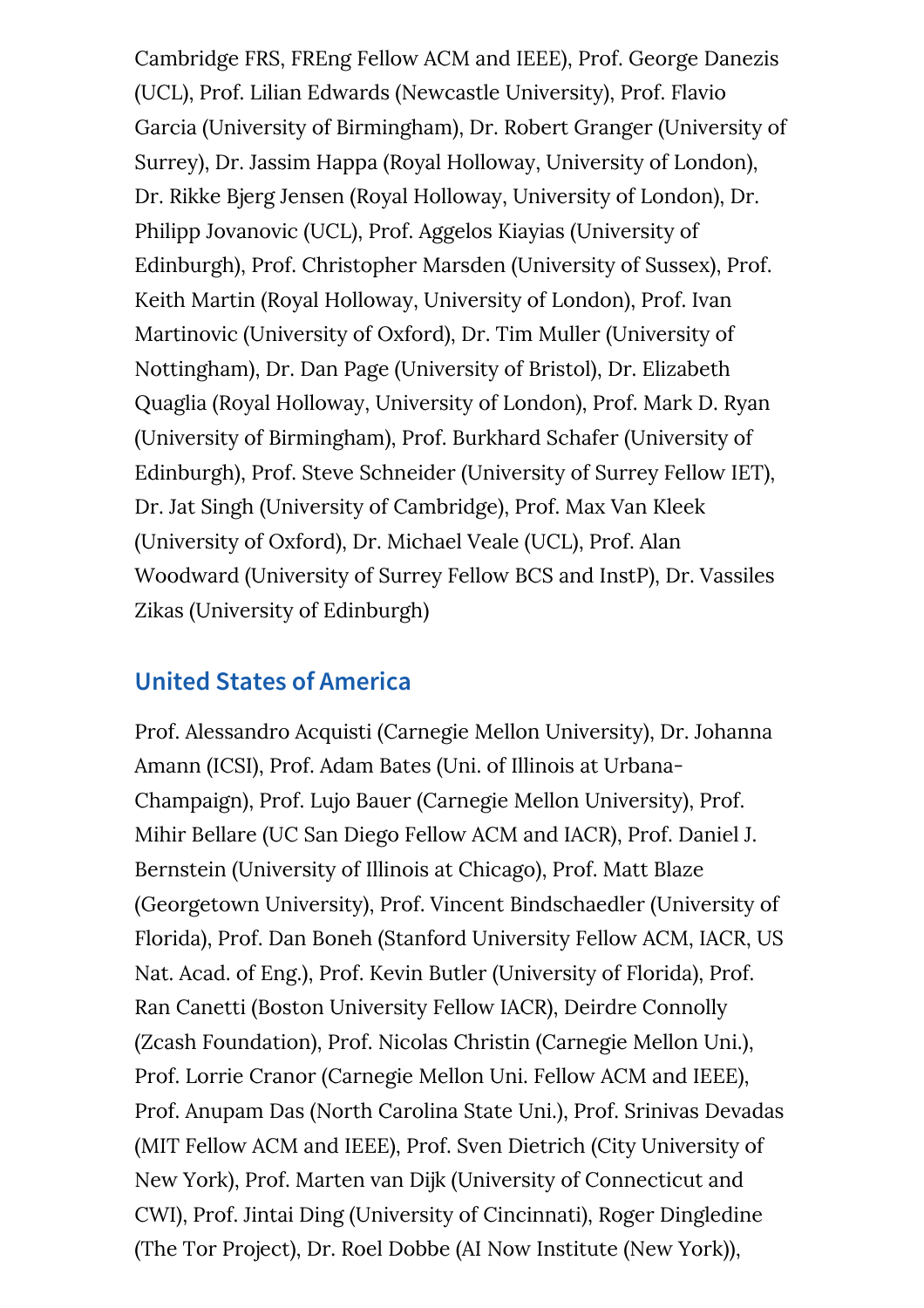Prof. Manuel Egele (Boston University), Prof. William Enck (North Carolina State Uni.), Prof. Shyam Gollakota (University of Washington), Prof. Matthew D. Green (Johns Hopkins University), Prof. Rachel Greenstadt (New York University), Prof. Giulia Fanti (Carnegie Mellon University), Prof. Dean Foster (Uni. of Pennsylvania Fellow IMS and Game Theory Society), Prof. Britta Hale (Naval Postgraduate School), Dr. Mike Hamburg (Rambus), Dr. Helena Handschuh (Rambus Fellow), Prof. Trent Jaeger (Pennsylvania State University), Prof. Somesh Jha (Uni. of Wisconsin, Madison), Prof. Sham Kakade (University of Washington), Prof. Aniket Kate (Purdue University), Prof. Jonathan Katz (George Mason Uni. Fellow IACR), Dr. Hugo Krawczyk (Algorand Foundation Fellow IACR), Prof. Susan Landau (Tufts University Fellow ACM and AAAS), Prof. Tadayoshi Kohno (University of Washington), Mr. John Langford (Microsoft Research President of ICML), Dr. Timothy Libert (Carnegie Mellon University), Prof. Anna Lysyanskaya (Brown University), Prof. David Mazières (Stanford University), Prof. Michelle Mazurek (University of Maryland, College Park), Prof. Patrick McDaniel (Pennsylvania State Uni.), Prof. Prateek Mittal (Princeton University), Prof. Aanjhan Ranganathan (Northeastern University), Prof. Bradley Reaves (North Carolina State Uni.), Prof. Franziska Roesner (University of Washington), Mr. Gregory Rose (Deckard Technologies, Inc.), Prof. Norman Sadeh (Carnegie Mellon University), Prof. Alessandra Scafuro (North Carolina State Uni.), Prof. Patrick Schaumont (Worcester Polytechnic Institute), Prof. Micah Sherr (Georgetown University), Prof. Thomas Shrimpton (University of Florida), Prof. Philip B. Stark (UC Berkeley Fellow ASA, Inst. Phys. and Royal Astronomy Soc.), Prof. Stefano Tessaro (University of Washington), Prof. Patrick Traynor (University of Florida), Prof. Lyle Ungar (University of Pennsylvania), Henry de Valence (Zcash Foundation), Prof. Mayank Varia (Boston University), Prof. XiaoFeng Wang (Indiana University Fellow IEEE), Mr. John Wilkinson (MIT), Prof. Byron Williams (University of Florida), Prof. Laurie Williams (N.Carolina State Uni. Fellow IEEE), Prof. Matthew Wright (Rochester Institute of Technology), Prof. Dongyan Xu (Purdue